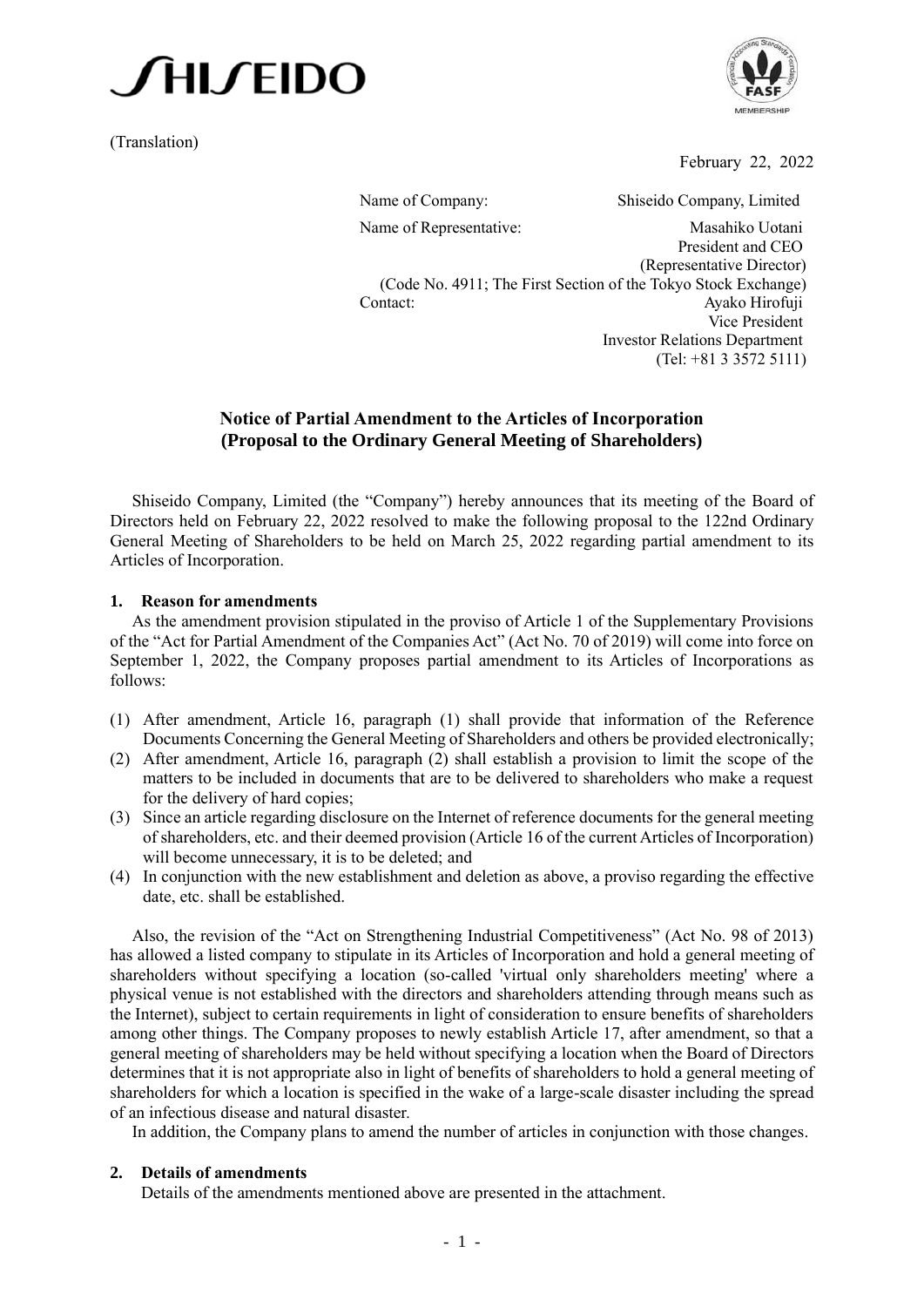

### **3. Schedule**

- The scheduled date of the general meeting of shareholders to amend the Articles of Incorporation: March 25, 2022
- The scheduled effective date of amendments to the Articles of Incorporation: March 25, 2022

—End of News Release—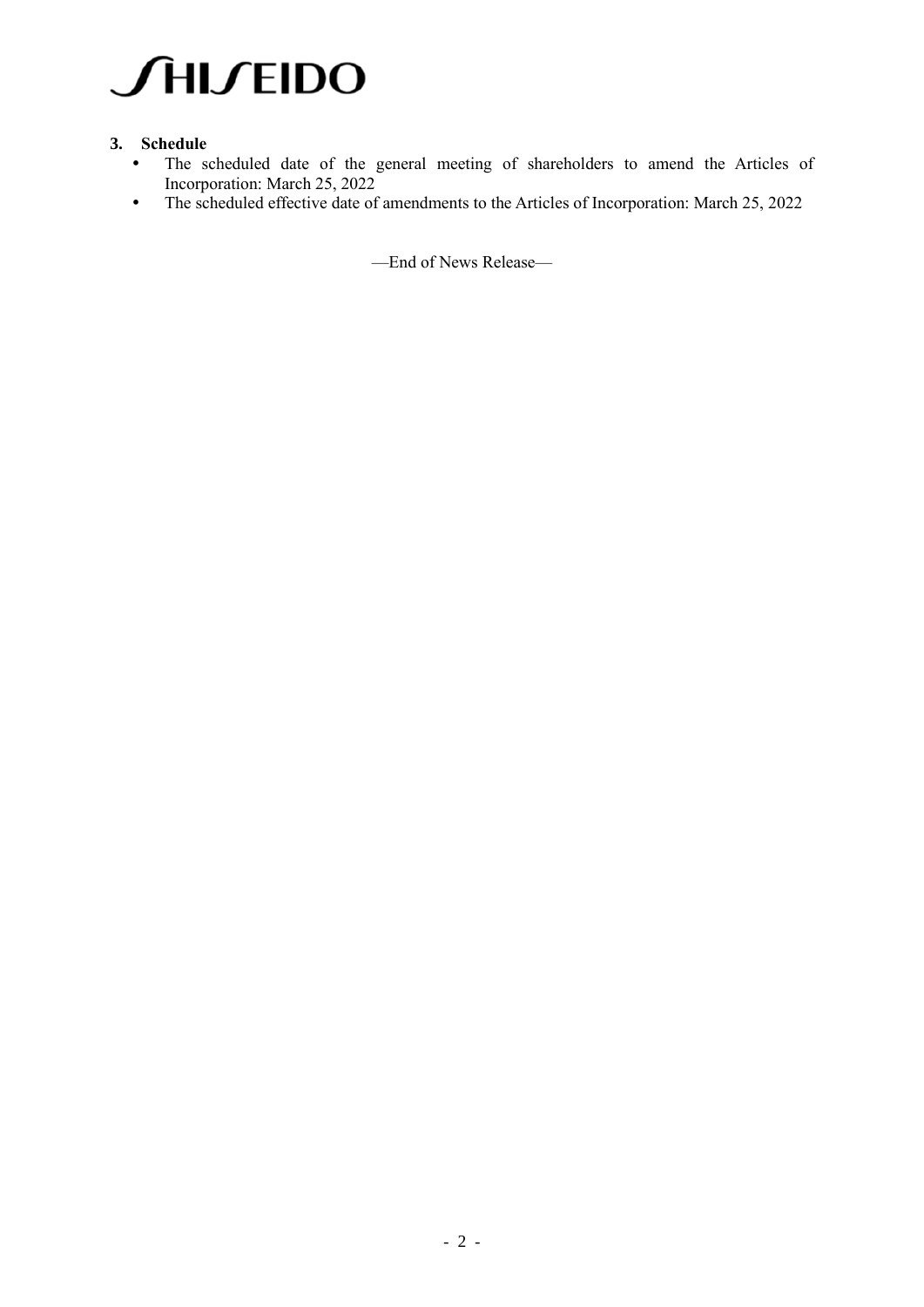## **JHIJEIDO**

(Attachment)

|                                                                                                                                                                                                                                                                                                                                                                                                                                                                                                                                                                                                                                                                                                                                                                                                                 | (Underline indicates amended parts)                                                                                                                                                                                                                                                                                                                                                                                                                                                                                                                                                             |
|-----------------------------------------------------------------------------------------------------------------------------------------------------------------------------------------------------------------------------------------------------------------------------------------------------------------------------------------------------------------------------------------------------------------------------------------------------------------------------------------------------------------------------------------------------------------------------------------------------------------------------------------------------------------------------------------------------------------------------------------------------------------------------------------------------------------|-------------------------------------------------------------------------------------------------------------------------------------------------------------------------------------------------------------------------------------------------------------------------------------------------------------------------------------------------------------------------------------------------------------------------------------------------------------------------------------------------------------------------------------------------------------------------------------------------|
| <b>Current Articles</b>                                                                                                                                                                                                                                                                                                                                                                                                                                                                                                                                                                                                                                                                                                                                                                                         | <b>Proposed Amendment</b>                                                                                                                                                                                                                                                                                                                                                                                                                                                                                                                                                                       |
| (Disclosure via the Internet of<br>Article 16.<br>reference documents for the general meeting of<br>shareholders, etc. and deemed provision thereof)<br>By disclosing information relating to all<br>matters that shall be described or stated in any<br>reference document for the general meeting of<br>shareholders, business report, financial statement<br>and consolidated financial statement (including<br>accounting auditor's report and Audit<br>&<br>Supervisory Board's report relating to such any<br>consolidated financial statement) upon convening a<br>general meeting of shareholders by a method<br>utilizing the Internet as provided for in the<br>Ordinance of the Ministry of Justice of Japan, the<br>Company may be deemed to have provided such<br>information to the shareholders. | (deleted)                                                                                                                                                                                                                                                                                                                                                                                                                                                                                                                                                                                       |
| (newly established)                                                                                                                                                                                                                                                                                                                                                                                                                                                                                                                                                                                                                                                                                                                                                                                             | Article 16<br>(Electronic provision, etc.)<br>The Company shall electronically provide<br>1.<br>of the Reference<br>information<br>Documents<br>Concerning the General Meeting of Shareholders<br>and others in convening general meetings of<br>shareholders.<br>Among the matters to be provided<br>2.<br>electronically, the Company may choose to omit all<br>or some of the matters stipulated by the ordinances<br>of the Ministry of Justice in documents to be<br>delivered to shareholders who make a request for<br>the delivery of hard copies by the base date of<br>voting rights. |
| (newly established)                                                                                                                                                                                                                                                                                                                                                                                                                                                                                                                                                                                                                                                                                                                                                                                             | of<br>Article 17<br>meeting<br>(General<br>shareholders for which a location is not specified)<br>When the Board of Directors determines that it<br>is not appropriate also in light of benefits of<br>shareholders to hold<br>a general meeting of<br>shareholders for which a location is specified in the<br>wake of a large-scale disaster including the spread<br>of an infectious disease and natural disaster, the<br>Company may choose to hold a general meeting of<br>shareholders for which a location is not specified.                                                             |
| Article 17 to Article 38 (Provisions omitted)                                                                                                                                                                                                                                                                                                                                                                                                                                                                                                                                                                                                                                                                                                                                                                   | Article 18 to Article 39<br>(As per the current version)                                                                                                                                                                                                                                                                                                                                                                                                                                                                                                                                        |